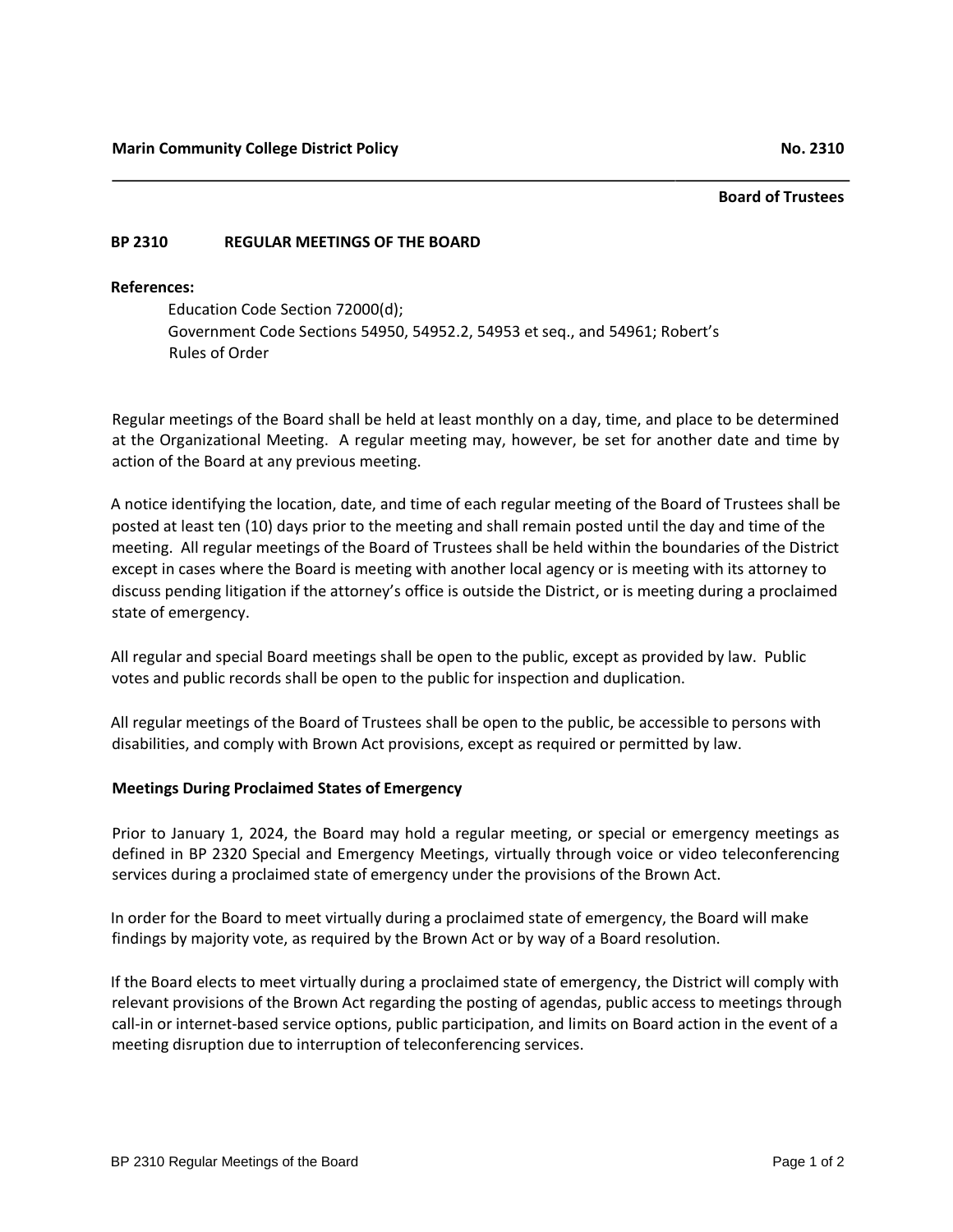During proclaimed states of emergency, the Board is not required to provide a physical location from which members of the public may attend or provide public comment.

*Also see* BP 2340 Agendas

Date Adopted: April 21, 2009 *(Replaced College of Marin Policies 1.5020, 1.5050, 1.5080, and 1.6030)* Revised: March 16, 2010; July 18, 2017 **Revised: January 18, 2022**